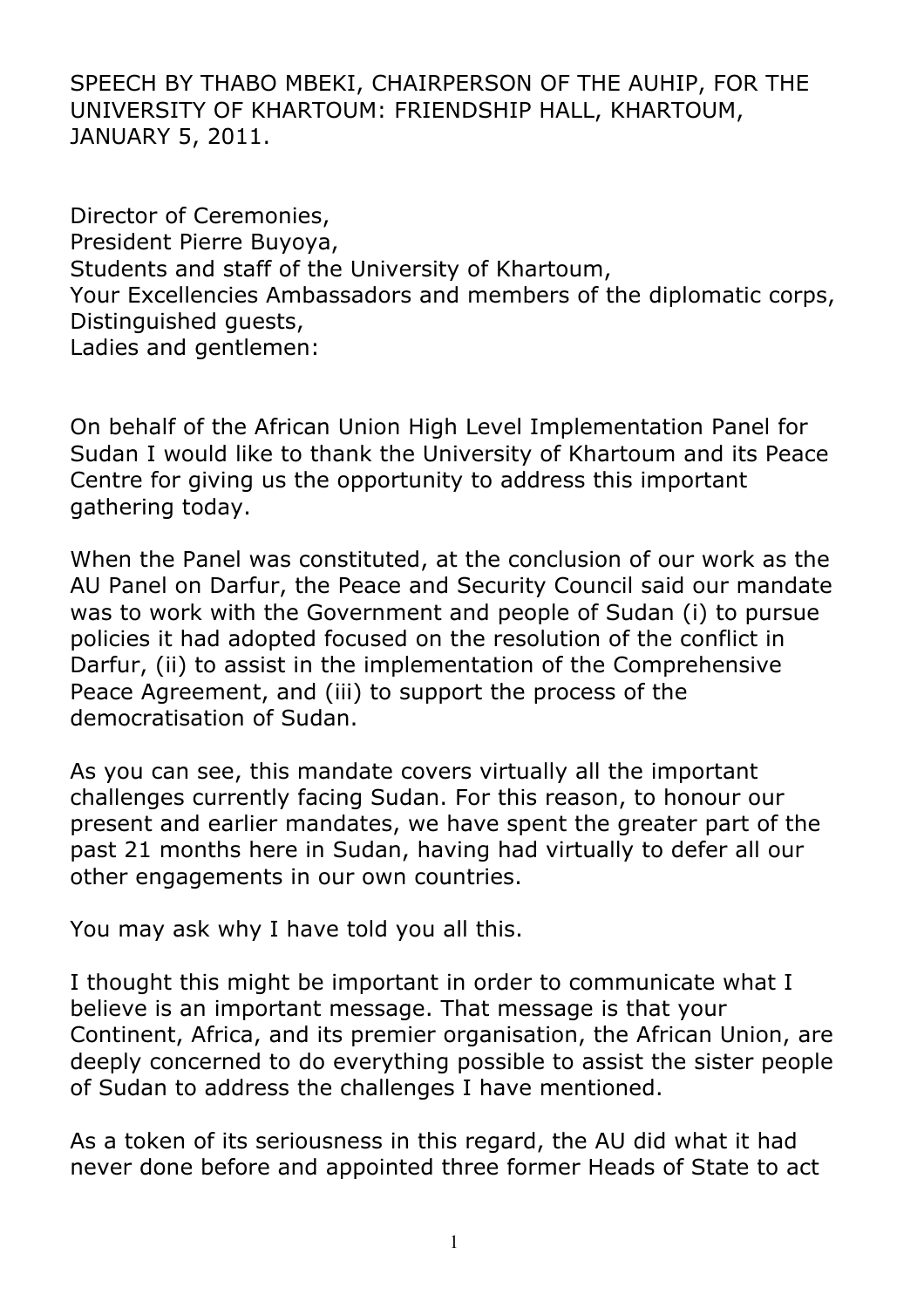as its Task Force to help resolve what the Union views as matters that are of critical importance to the future of our Continent.

As students or casual observers of African politics, especially as you celebrated your 55<sup>th</sup> anniversary of independence only four days ago, you will be aware of the fact that most commentators and African histories say that Ghana was the first sub-Sahara country to gain independence after the Second World War.

The historical reality however is that this country, Sudan, gained its independence more than a year ahead of Ghana, which became independent in 1957.

The question therefore arises – why is the mistake made so repeatedly, that Ghana became independent ahead of Sudan, with many of even your fellow Africans even being unaware of when Sudan gained its independence!

The truth is that this mistake derives from this country's unhappy history.

As all of us know, a year ahead of your independence, in 1955, a rebellion broke out in Southern Sudan. The essential reason for the rebellion was that your compatriots in the South saw the impending independence as a threat to them, which they elected to oppose by resorting to the weapons of war.

I would like to suggest that it was the 1955 rebellion, and the subsequent first civil war, which communicated the firm message to the overwhelming majority of your fellow Africans, throughout Africa, that Sudan's independence was not complete as it still had to complete the process of decolonisation.

It is from this that the view emerged that Ghana was the first sub-Sahara African country post-Second World War to achieve independence.

I am certain that you will have understood from what I have said that I believe that it was inevitable that as long as the rest of Africa entertained the belief that Sudan had not yet addressed the important issue of the peaceful coexistence of its diverse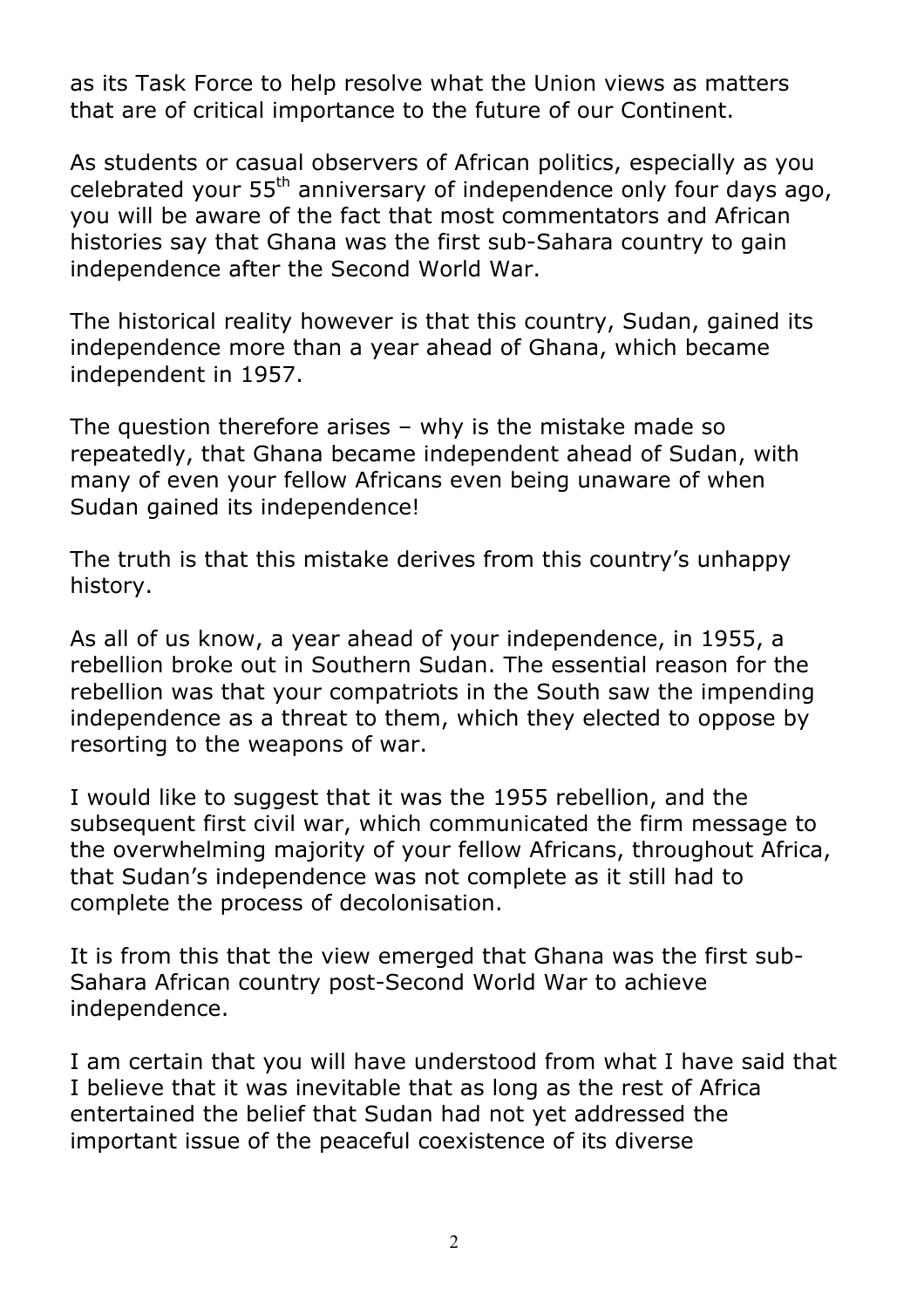communities, so long would it sustain an ambivalent attitude towards this country's independence.

That ambivalence was further reinforced by the outbreak of the second civil war in 1983 which encompassed not only southern Sudan but also the Nuba Mountains and Blue Nile, and finally ended 21 years later when the CPA was signed. As you would expect, it was also fed by the rebellions which broke out in Eastern Sudan and Darfur.

Before I proceed any further, I would like to say something else about our Panel.

We have come among you not as foreigners, but as fellow Africans who are convinced that we share a common destiny. Accordingly, it is not possible for us to distance ourselves from the problems this sister country and people face, arguing that these are Sudanese problems. To us the problems of Sudan are our problems, its challenges and successes our challenges and successes.

Accordingly we cannot and will not stand on some high pedestal, as some from elsewhere in the world do, demanding that Sudan must do this or do the other. Rather we will say, let us, together, do this or do the other, while, at the same time, we respect the sovereign right of the people of Sudan to determine their destiny.

This also means that to solve our common problems, to respond together to our common challenges and to determine our shared destiny as one African people, we must speak to you and to one another about those problems, challenges and destiny frankly and openly as fellow combatants for Africa's renewal who share the same trenches.

It is in this spirit that we speak to you today, to respond to one another as the fellow combatants for Africa's renewal, who share the same trenches I have mentioned.

The reality we face as we discuss Sudan's contemporary challenges is that during the British colonial period, this city, Khartoum, and its wider environs came to serve as the focal point of the concentration of political and economic power, leaving the rest of the country as a marginalised, disempowered and underdeveloped periphery.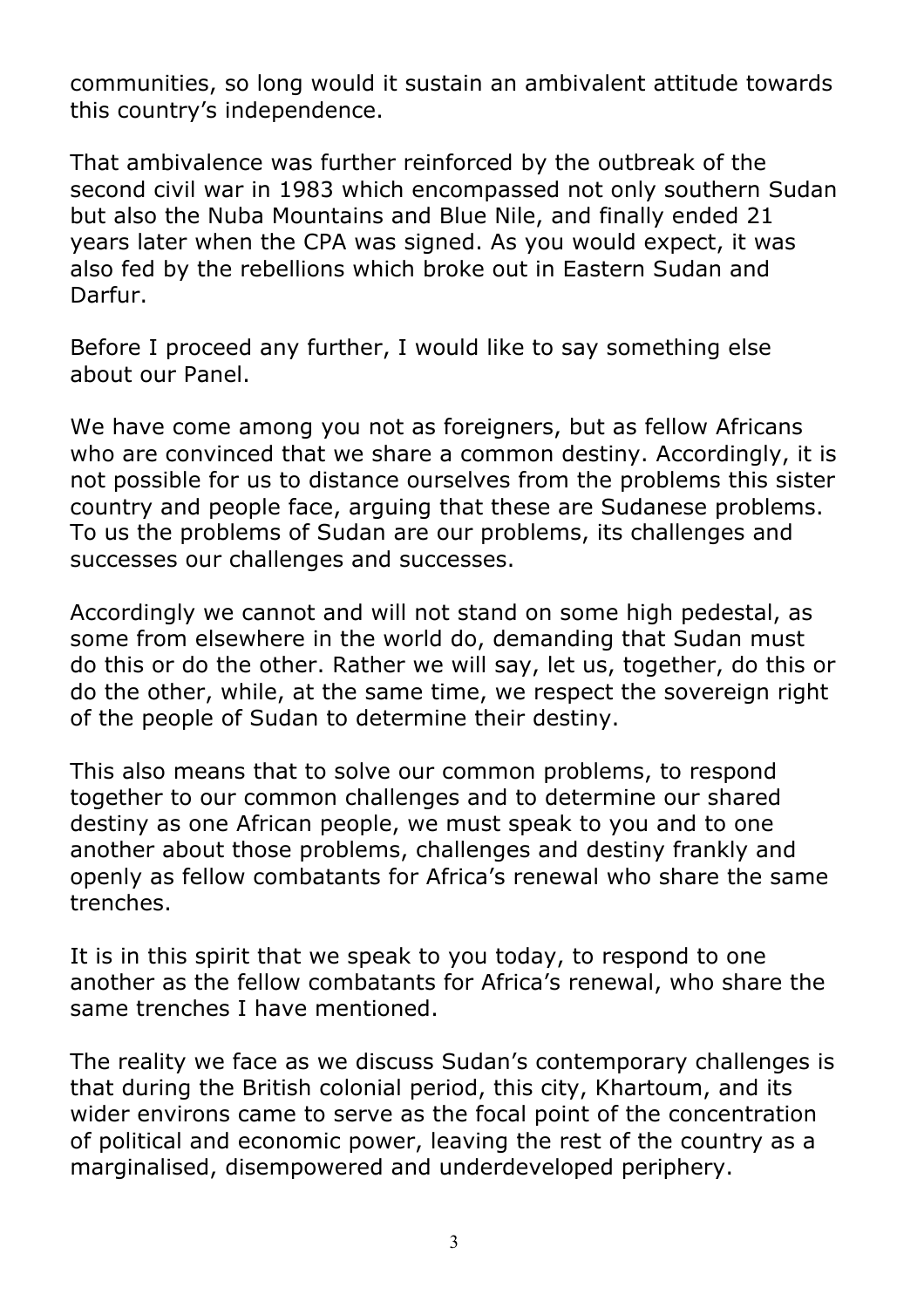It was inevitable that sooner or later this periphery would rebel to contest its marginalisation, as was signalled by the South Sudan rebellion which broke out in 1955.

Part of our tragedy is that throughout the years of independence, until the conclusion of the CPA in 2005, the Darfur Peace Agreement in 2006 and the Eastern Sudan Peace Agreement again in 2006, ruling groups in this country failed successfully to resolve the problem posed by the polarisation of Sudan into one centre and many peripheral regions.

Rather, to maintain its position of dominance and privilege, the centre chose to rely on the use of force and the silencing of the voice of the periphery by doing its best to stifle democratic opinion and action, seeing such democratic expression as a threat to its continued survival.

The historic peace agreements signed in 2005 and 2006 represented a decisive break with this costly past, a great leap forward away from the heritage which independent Sudan inherited from the inherently unjust and unsustainable colonial construct imposed on Sudan by the British-dominated Anglo-Egyptian Condominium.

All three of us, members of the AU Panel for Sudan, have had direct experience of radical change in our own countries.

Accordingly, all three of us, both singly and collectively, are especially sensitive to the challenges and enormous burdens those charged by historical circumstance to exercise the function of leadership have to face and carry during periods requiring radical political and social change.

We are therefore very mindful of the sacrifices the political leaders of Sudan have to make, even in terms of their personal lives, to play their roles as change agents for the creation of a new reality which portends a future of hope, happiness and a better life for all the people of Sudan.

In this regard, we would like to pay special tribute to their Excellencies, President Omar Hassan al-Bashir and Vice President Ali Osman Taha.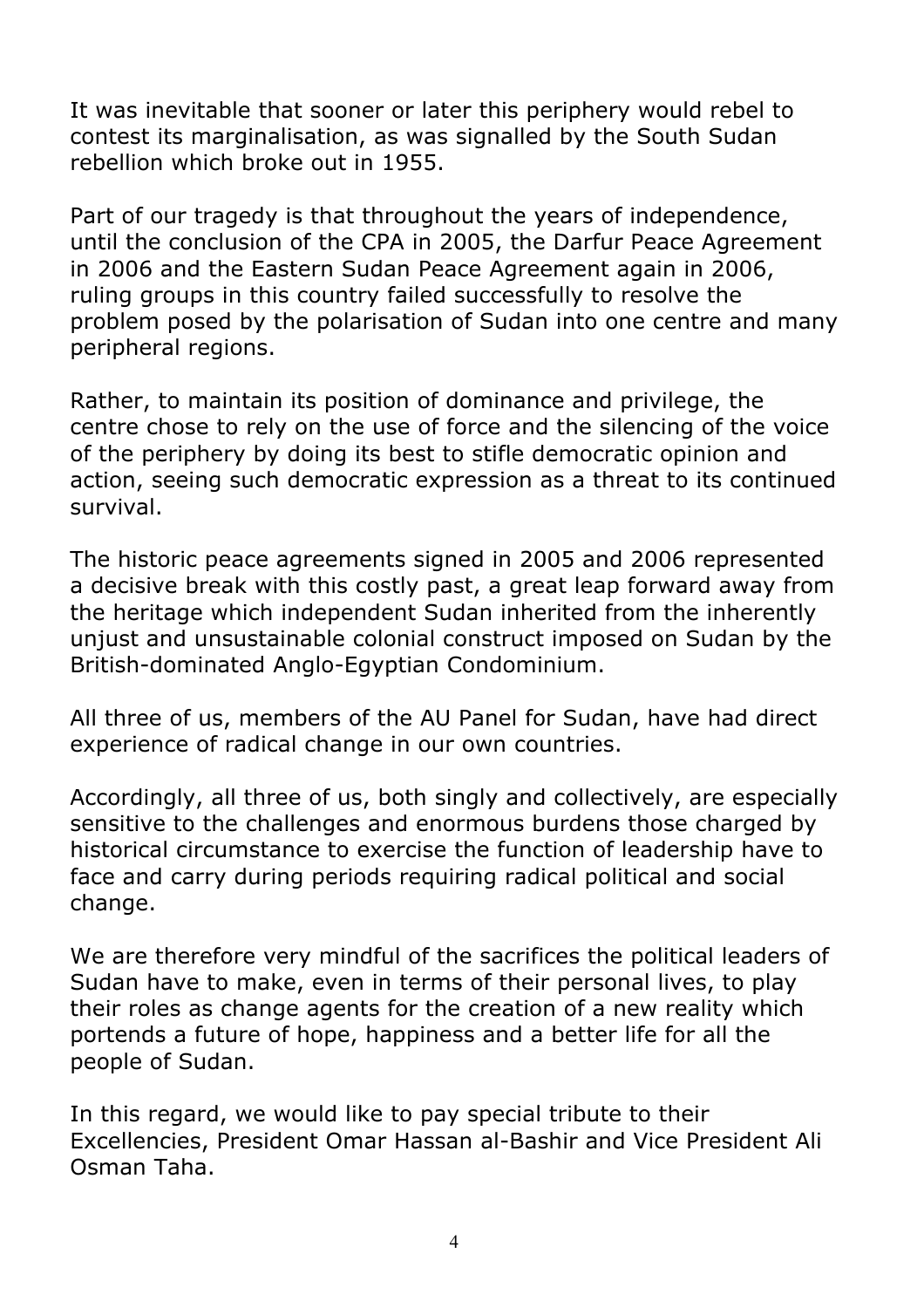All of us owe the outstanding Sudanese and African success of the conclusion of the Comprehensive Peace Agreement, to the courage of these eminent Sudanese and African patriots to break with a painful past, and their commitment to work for a life of peace, happiness and prosperity for all Sudanese men, women and children.

We would also like to take this opportunity to thank these respected leaders and their colleagues for the manner in which they have opened theirs and all other doors in Sudan to enable us to do what we have had to do to discharge our obligation to work with all Sudanese to help determine our shared destiny.

We will continue confidently to rely on them, as must the Sudanese people as a whole, to continue to work for the implementation of the Peace Agreement we have mentioned, since they are not only signatories to these Agreements, but also their most eminent Guarantors.

We are also confident that the search for peace in Darfur will be pursued to a successful conclusion and that the Eastern Sudan Peace Agreement will also be implemented fully, to become another African success.

Yesterday, speaking in Juba, President Bashir displayed once again his commitment to the CPA and his qualities of national leadership. There is no greater test of statesmanship than to accept, in a graceful, generous and humane manner, the decision of those of your people who have the opportunity to choose secession. President Bashir's Juba speech demonstrated that he, and the Sudanese leadership, are rising to the occasion, meeting the challenge of the exercise in southern self-determination.

Similarly we would like to pay equal tribute to the late Dr John Garang de Mabior, so cruelly taken away from all of us by a most unfortunate accident, and His Excellency the First Vice President of the Republic and President of the Government of South Sudan, Salva Kiir Mayardit.

In particular, together, these two outstanding African patriots and their colleagues, overcame the constraints imposed on them and the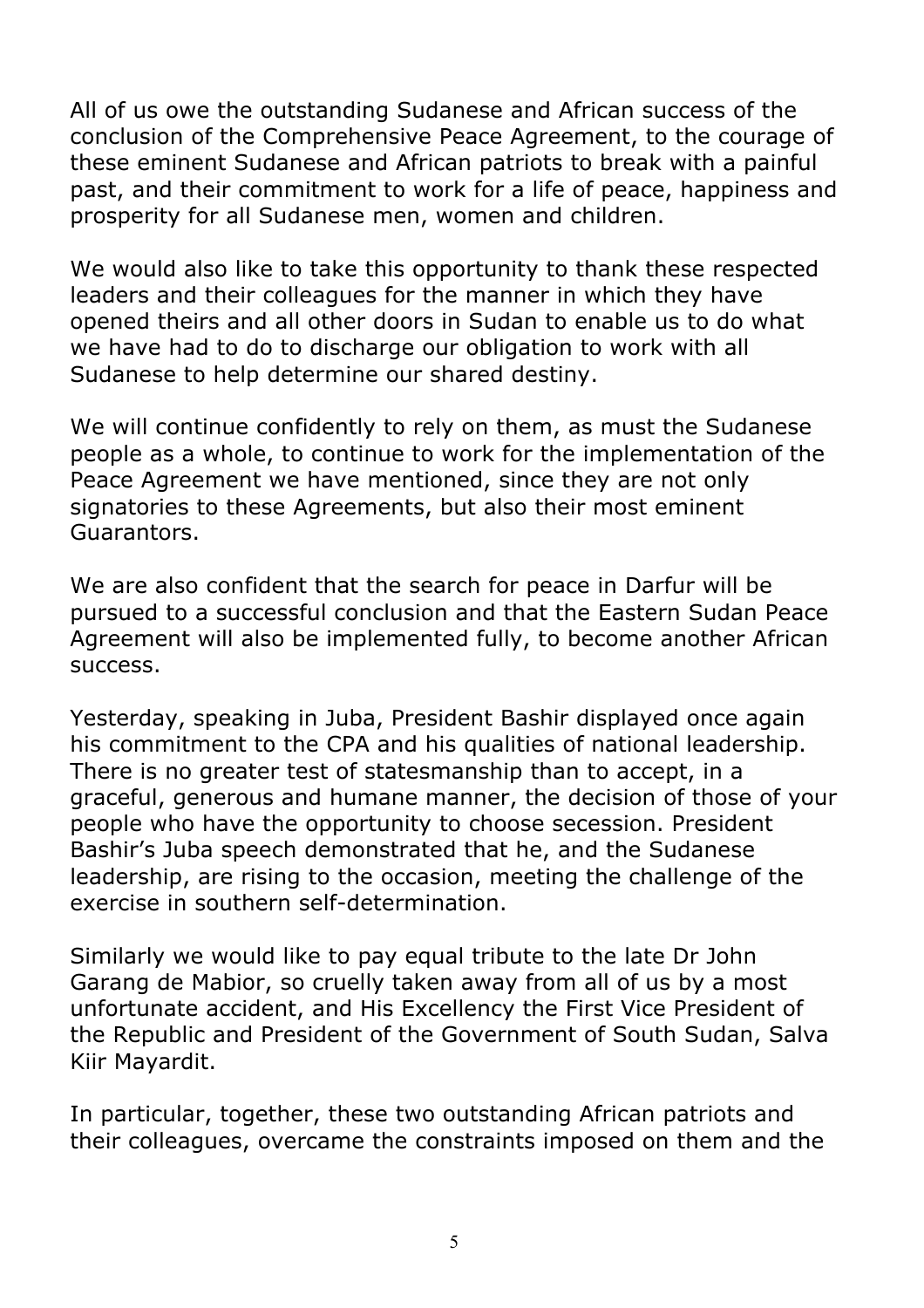people they led and lead by the pain and bitterness which are an unavoidable part of four decades of a deadly civil war.

Thus did they commit themselves to work to make the continued unity of the Sudanese people attractive, inspired by the noble vision to build a Sudan that would be characterised by forgiveness and reconciliation, informed by the imperative to achieve peace and friendship among all Africans, while fully respecting the right to selfdetermination of the people of Southern Sudan.

Again we would like to use this opportunity to thank H.E. President Salva Kiir Mayardit for everything he has done to facilitate the work of our Panel, being available at all times to receive us and listen to our views.

And again we will continue to rely on him, as must the Sudanese people as a whole, to continue to contribute to the reconstruction of Sudan, regardless of the outcome of the South Sudan Referendum, to help guarantee that all Sudanese live in conditions of peace, democracy, prosperity and mutually beneficial cooperation.

Those with little knowledge of Africa might conclude that the remarks I made earlier concerning our Continent's ambivalence about the meaning of Sudan's independence in 1956 represent the only factor that defines the attitude of the rest of Africa towards the sister people of Sudan.

What might therefore come across as a paradox to these is that, to the contrary, Sudan is for us as Africans, a valuable geographic and human segment of our Continent which inspires both pride and hope.

For a millennium Europe accustomed itself to a particularly negative and dehumanising view of all of us as Africans. For instance in his Natural History, the Roman, Pliny the Elder, wrote:

"Then come regions (in Africa) that are purely imaginary: towards the west of the Ethiopian Kingdom of Merowe are…the Agriophagi (wildbeast eaters), who live chiefly on the flesh of panthers and lions; the Pamphagi (eat-alls), who devour everything; the Anthropophagi (man-eaters), whose diet is human flesh."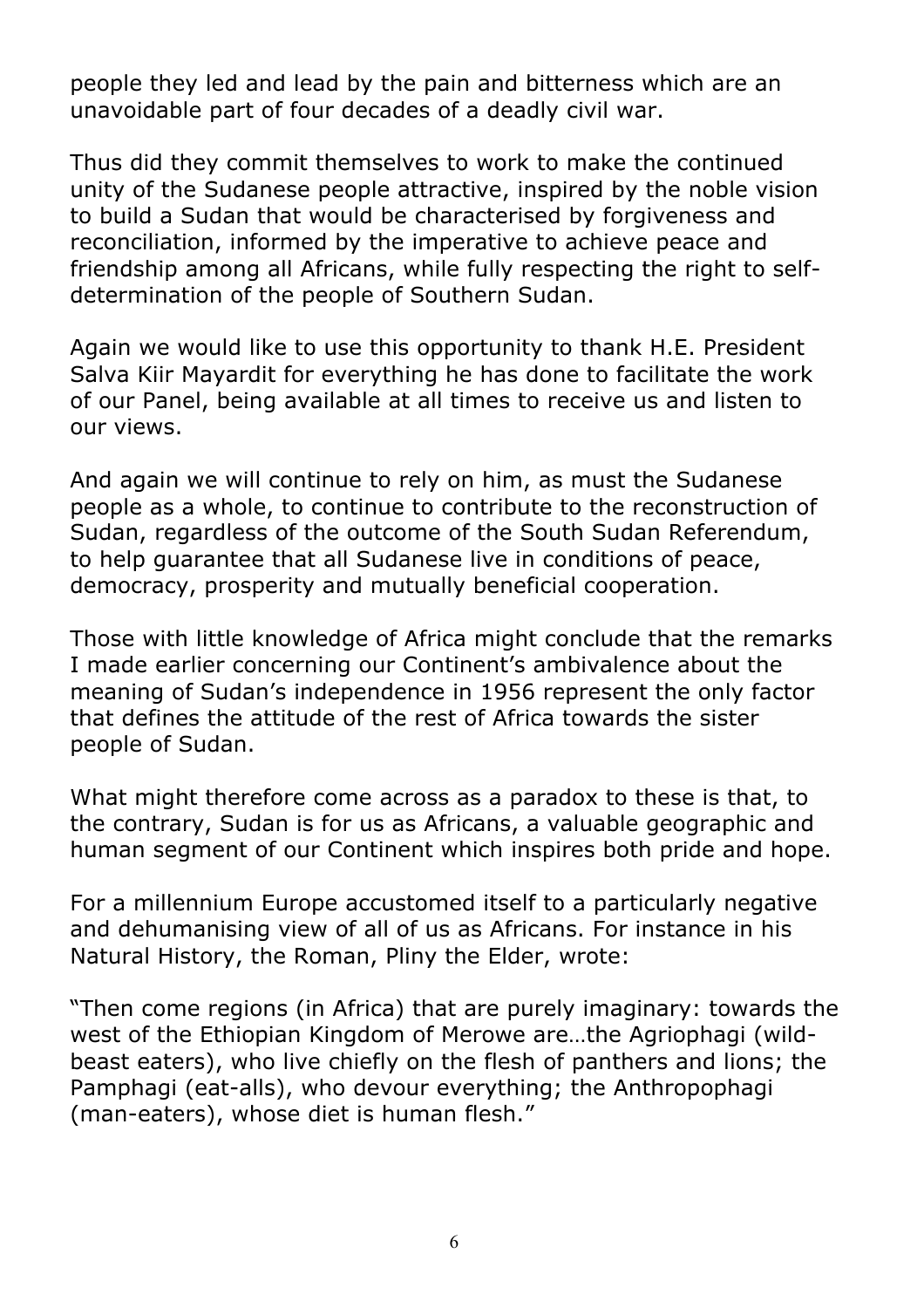In the end this presentation of the African as a wild wild-beast eater, an omnivore and a cannibal, cultivated a demeaning vision of ourselves as Africans, which created the ideology which made it possible for our neighbours north of the Mediterranean to see us as fit objects to serve them as slaves, and whose lands they could later seize and treat as their property, and us as their colonial subjects, whom the colonisers said had every reason to be happy to be colonised and therefore exposed to their civilising influence.

However, and fortunately, contrary to the view of ourselves propagated by those inspired by notions of white supremacy, we now know of Nubian Sudan and its seminal contribution to the evolution of human civilisation and can see this contribution for instance in the pyramids north of this city, which are older than the Egyptian pyramids, and the ancient artefacts and remains, including mummies, which are in the National Museum located in this city.

Five thousand years ago the capital city of Kerma was one of the wonders of the world, its artists creating monumental granite statues of the Nubian Pharoahs of the era. Even today, archaeologists are making new finds, uncovering the true extent of the ancient civilisations of Sudan, which confirm that the first cities in the world were established along the banks of the Nile in Sudan.

I would like to believe that many among us here will be familiar with the comments made by the outstanding Senegalese scholar, Cheik Anta Diop, in his famous book, "Civilisation or Barbarism".

Among other things Diop writes of "proof (being) now established that Nubian monarchy is the oldest in the history of humanity" and that the "Nubian royalty, which appears to us with the future essential attributes of the Egyptian monarchy, had preceded it by at least three generations."

I refer to this ancient history because of its critical importance in the struggle we have to continue to wage as Africans, to reclaim our place as equals with other human beings, and not the sub-humans others claimed we were, thus to justify our transportation out of Africa as slaves and our subjugation as colonial subjects.

As I have indicated, much of that ancient history originates from this country, and serves to confirm Africa's critical contribution to human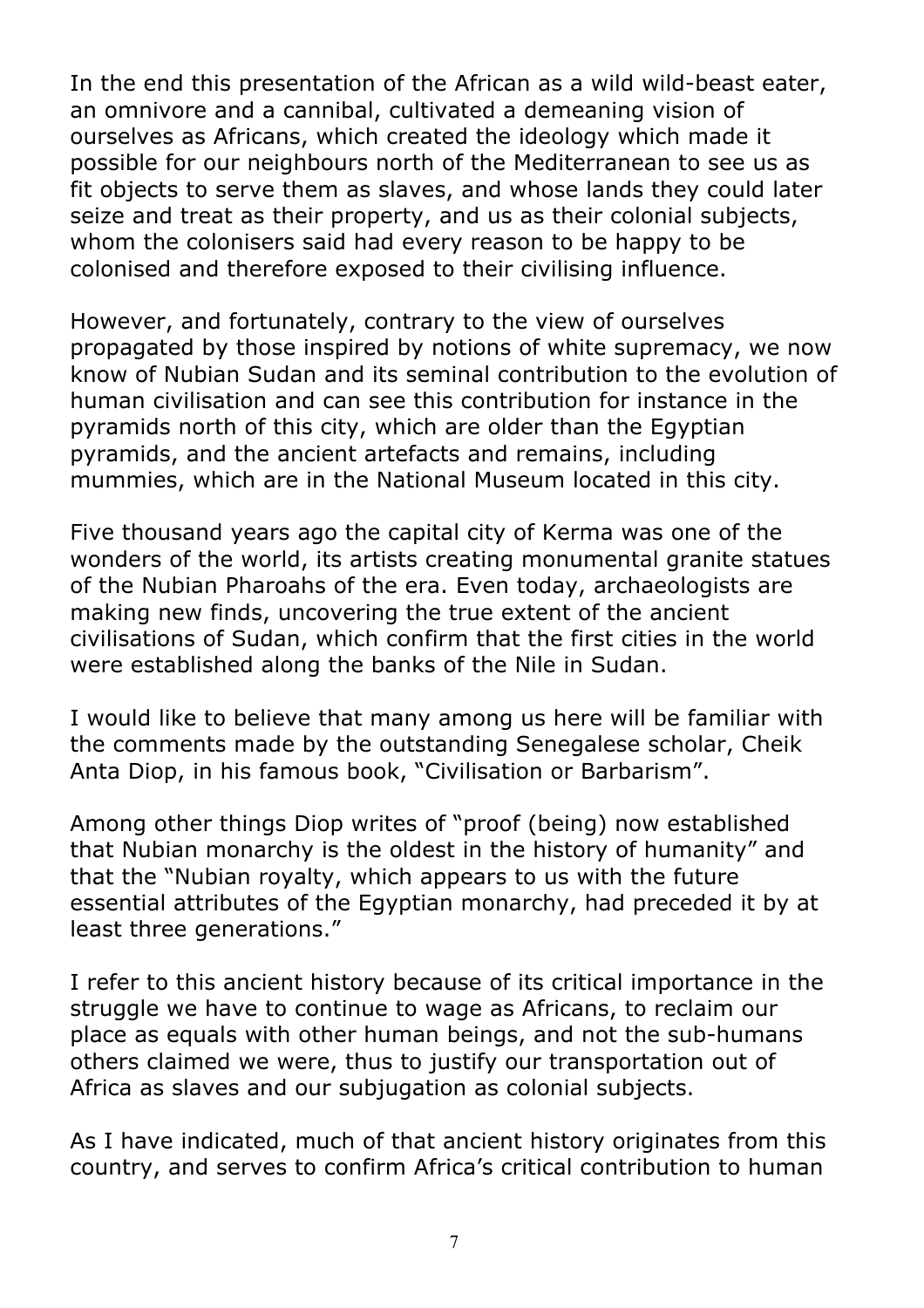civilisation. This cannot but position Sudan in our consciousness as Africans as a source of pride, a place from which we should draw inspiration as we work to achieve the renaissance of our Continent.

Further to this, Sudan gives us pride because it is a crossroads of Africa. Among the Sudanese, we find individuals and whole communities that originate from different corners of Africa. Every border, whether north, south, east or west, is straddled by communities that live both in Sudan and in the neighbouring countries.

Thus do we have Nubians here and in Egypt, the Beja in Sudan, Egypt and Eritrea, the Nuer and Anuak here and in Ethiopia, the Toposa shared with Kenya, the Acholi and Madi here and in Uganda, and the Zande here and the Congo.

The Fertit people are also in the Central African Republic and the Masalit, Zaghawa, Salamat and Rizeigat also in Chad.

The Zaghawa, the Zayadiya and the Meidob are also in Libya, as the Rashaida are on both sides of the Red Sea.

Immigration from West Africa, over many generations, has also enriched Sudan. Literally millions of people of West African origin are to be found in Sudan, fully integrated and accepted as Sudanese citizens.

We also find the very African identity of Sudan in the manner in which Islam and Arabic were introduced to this country. As the eminent Sudanese historian Yusuf Fadl Hasan has shown, Islam came to Sudan peacefully, not through invasion. The rulers of Sennar and later of Darfur embraced Islam, and adopted the use of the Arabic language for jurisprudence and for religious teaching, without compulsion.

Reflecting modern scholarship on the Funj kingdom, Professor Mahmood Mamdani writes:

"This historical narrative clarifies one noteworthy fact: 'Arab' signified the cultural self-identity of the new middle class. To be sure, there were immigrant 'Arabs', many of whom intermarried and became Sudanese over generations. As a group, however, the Arabs of the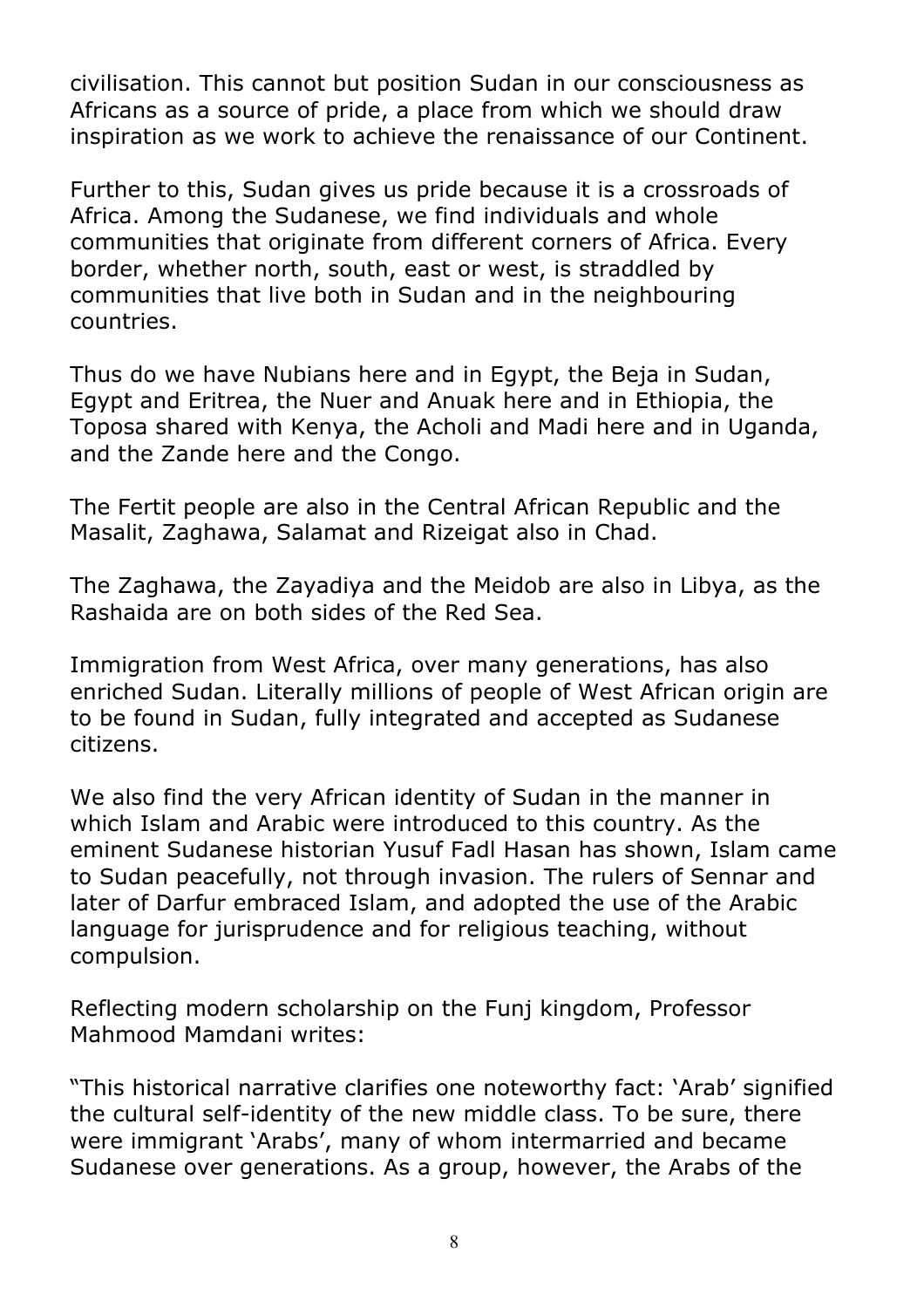Nile Valley in northern Sudan are native Arabs. Using today's political vocabulary, they are *African* Arabs."

The Sudanese nation is a true melting pot of African peoples. Sudan's Pan-Africanism has been of the most practical kind, welcoming and integrating people from across the continent. It has provided the Sudanese people with an exceptionally rich cultural heritage, and an unparalleled tradition of accepting and absorbing people.

To emphasise our pride in this country as Africans, we can also speak of the historic struggles waged by many Sudanese patriots to resist the colonisation of our Continent. In this context we would speak of resistance leaders whom you know, such as Mohamed Ahmed al Mahdi, the Masalit Sultan Taj el Din Ismail, the Zande King, Gbudwe Basingbe, the Nuer Prophet, Ngundeng and his son, Wek, and Ali Abdel Latif who called for self-determination for the peoples of the Nile Valley in 1922, which was followed by the formation of the White Flag League two years later.

I have said everything I have said about the ancient history of Sudan, its character as an African crossroads and welcoming home for all Africans and its heroic engagement in the struggle against the colonisation of our Continent both to indicate our pride in this country and to emphasise its responsibilities to the rest of Africa.

In this context I said that Sudan also serves as a place of hope for the rest of our Continent, which I will explain shortly.

We have gathered here a mere four days before the people of Southern Sudan vote in the historic referendum which will determine whether this remains one country or separates into two independent states.

In this context we would like to emphasise that should Sudan divide, it will not divide into an "African" south and an "Arab" north, still less into two states divided by adherence to different faiths. In the case of secession, the multi-ethnic, multi-religious African country of Sudan will divide into two countries, north and south, both of which are equally African, and both of which will of necessity embrace diversity.

We hold firmly to the view that northern Sudan is no less "African" than southern Sudan. Islam is a religion of Africa, just as the Arabs of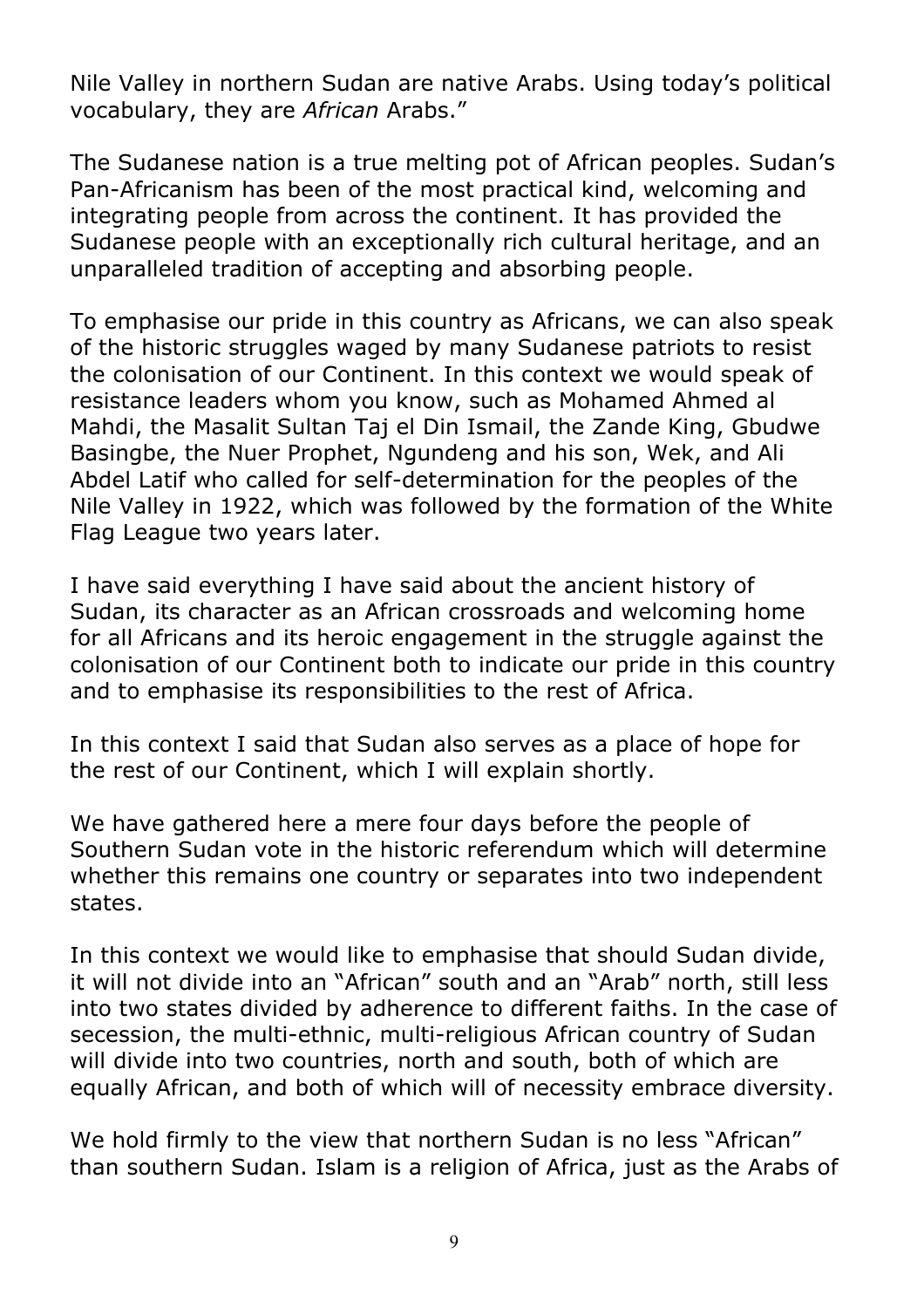Sudan and the Mahgreb are people of Africa. As pan-Africans we are proud of the achievements of the Arab and Muslim civilisations on this continent, which we regard as an integral part of our heritage.

Contemporary African generations should not use religion and race to divide Africa. Rather, inspired by many examples from Africa's past, they should work to ensure that our diversity unites our continent.

We proceed from this understanding in our consideration of the challenges which Sudan face today and how the country is responding to these challenges.

Few countries in the world have had a more troubled legacy, dating back to an exceptionally bloody and bitter experience of imperial conquest, and including extreme divergence in methods of imperial rule and levels of social and economic development. In its postcolonial history, Sudan has struggled with unusually acute versions of the same challenges as other African nations, namely how to construct a polity informed by the principle and practice of forging unity in diversity.

It is natural that as we approach the South Sudan referendum, you in this hall, the Sudanese people as a whole and the rest of our Continent are keenly interested to know the answer to the question – whither Sudan?

What we would like to say to you in this regard is that we are convinced that regardless of the outcome of the referendum, you and all of us should value it as a decisive moment which gives Sudan the historic possibility to make a new beginning, a new start towards a future of hope, peace and a better life for all the people of Sudan.

It is also a decisive moment for Sudan in the context of its role and place in Africa. As it makes its new start, Sudan has the possibility to convey important lessons to the rest of our Continent, for the benefit of the peoples of Africa, about how to establish genuine and lasting peace after a period of war and how to construct successful societies and states based on true respect for the rich diversity characteristic of many African countries and so clearly exemplified by this country.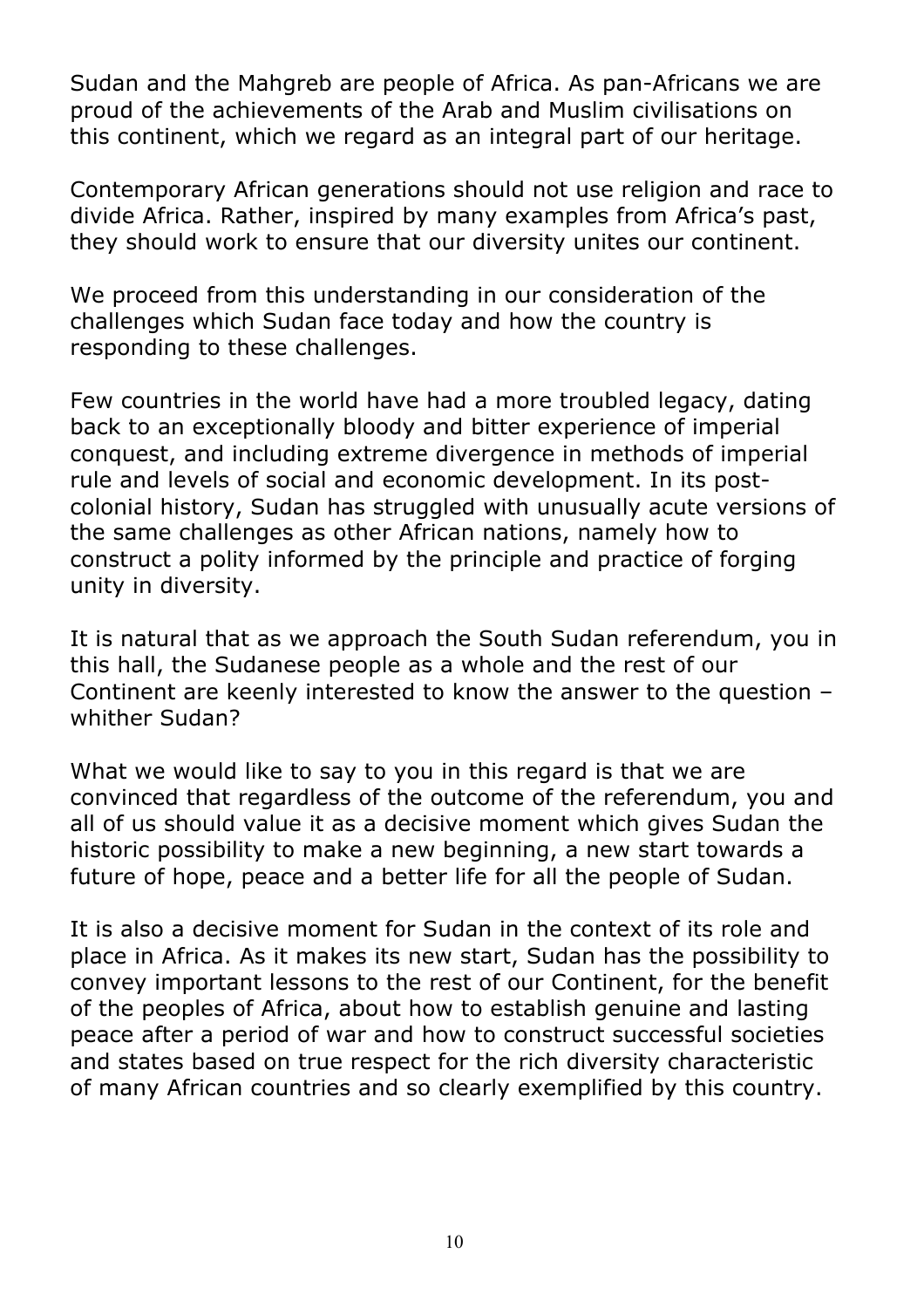A former leader of this country, the late President Jaafar el-Nimiery, presented this challenge to make a new beginning to his fellow Sudanese in 1975 when he said:

*"Unity based on diversity has become the essence and the raison d'etre of the political and national entity of many an emerging African country today. We take pride in that the Sudan of the Revolution has become the exemplary essence of this new hope. The Sudan is the biggest country in Africa. It lies in its heart and at its crossroads. Its extensive territory borders (nine) African countries. Common frontiers mean common ethnical origins, common cultures and shared ways of life and environmental conditions. Trouble in the Sudan would, by necessity, spill over its frontiers, and vice versa. A turbulent and unstable Sudan would not therefore be a catalyst of peace and stability in Africa, and vice versa."*

President Nimeiry was not, of course, able to fulfil this vision during his long rule which degenerated into dictatorship. His immediate successors, General Abdel Rahman Suwar al Dahab and Prime Minister Sadiq el-Mahdi, focused their energies on another proud strand of the Sudanese political tradition, namely nurturing democracy. Today, Sudan needs both the embrace of diversity and the promotion of democracy.

During the years of independence struggle, Sudan possessed one of the strongest progressive movements in Africa and the Middle East. The trade unions, the Communist Party and the University of Khartoum, were all beacons of progressive thought and action. Sudan's Islamist movement, though inspired by thinkers in Egypt, Pakistan and elsewhere, was and remains an authentically Sudanese, and hence African, movement.

We are arguing that the peace and transformation processes represented by the CPA, the Eastern Sudan Peace Agreement and the Peace Agreement for Darfur currently under discussion present Sudan with the opportunity of which Jaafar el-Nimeiry spoke 35 years ago, to position itself as "*the exemplary essence of the new hope in Africa"* which would be expressed by the success of Sudan, whether as one or two countries, to achieve social and national cohesion through meaningful respect for the diversity of the population.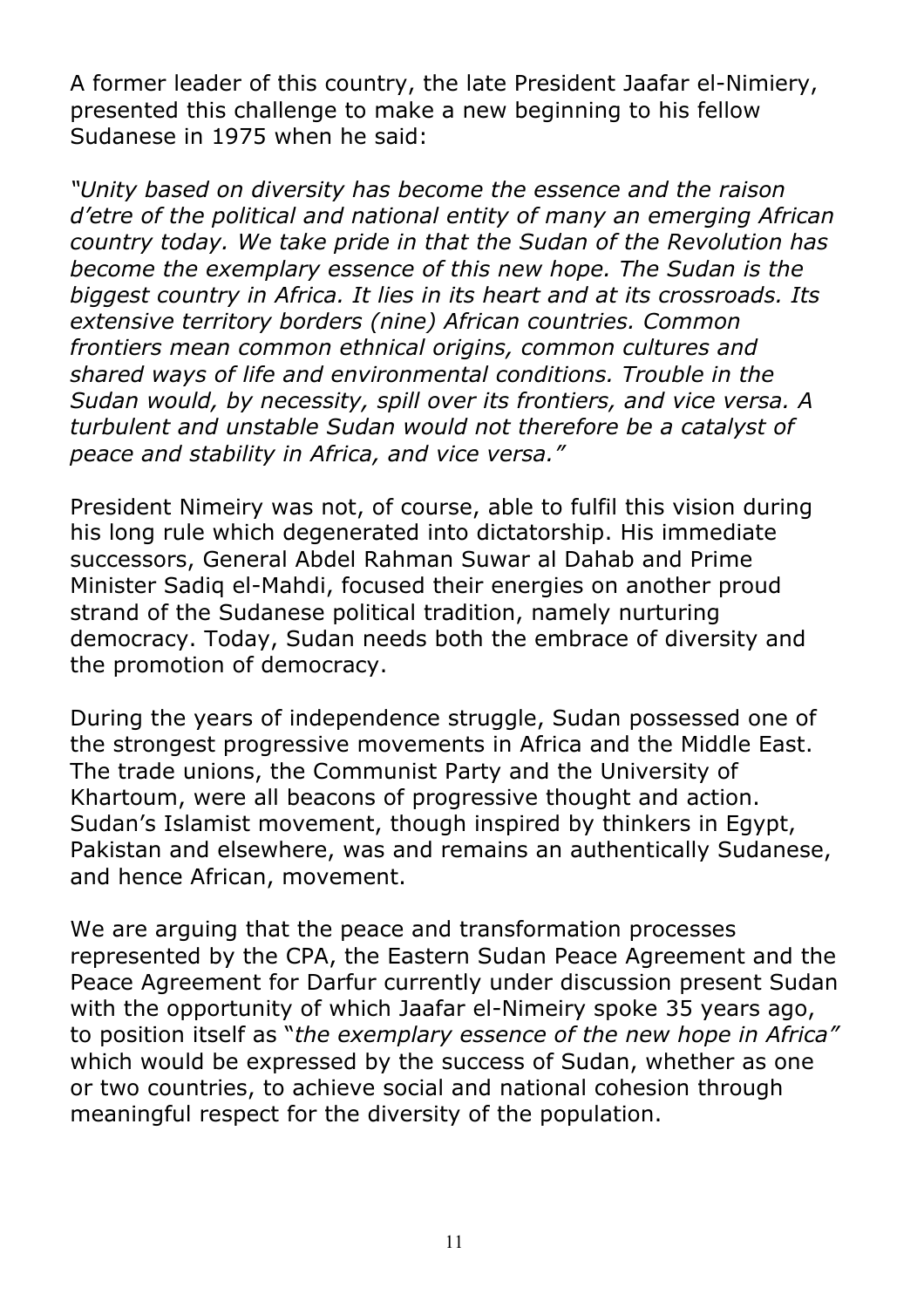Relying on our experience in this country during the last 21 months, we would make bold to say that the overwhelming majority of the broad Sudanese leadership and the people as a whole are determined to respond to the challenge of making the new beginning, the new start of which I have spoken.

In this context, let me deal with a few of the tasks which have to be carried out as part of that new beginning.

As you know, some in the rest of the world have persisted in communicating the false and negative messages that the Government of Sudan would do everything possible to ensure that the South Sudan referendum does not take place and that if it does, resulting in the secession of Southern Sudan, this would lead to the resumption of the war between the North and the South.

The truth these naysayers, driven by a superior sense of themselves, do not want to accept is that the Sudanese leaders are perfectly rational human beings, who are deeply committed to peace and well being for all the people of Sudan. The Sudanese leaders committed themselves to the CPA because it was the right thing to do for the Sudanese people, not because they were dictated or pressured by the international community.

The referendum will take place, to fulfil the commitment made in the CPA. If the people of South Sudan vote for separation there will be no war, since the peace brought about by the CPA will be sustained.

And yet, the more the people of Sudan have communicated these messages in unequivocal terms, those who do not wish Sudan well, have grown ever more strident in their propagation of their scenarios of gloom and doom.

We are very happy that their ill-advised expectations will be disappointed as the leaders and people of Sudan honour their solemn undertakings and do what is right for them and the rest of Africa.

We are equally very happy to inform this important gathering that both the Government of Sudan and the SPLM have made the solemn and vitally important commitment that should the people of South Sudan vote for secession, they will work to ensure the emergence and peaceful coexistence of two viable states, informed by the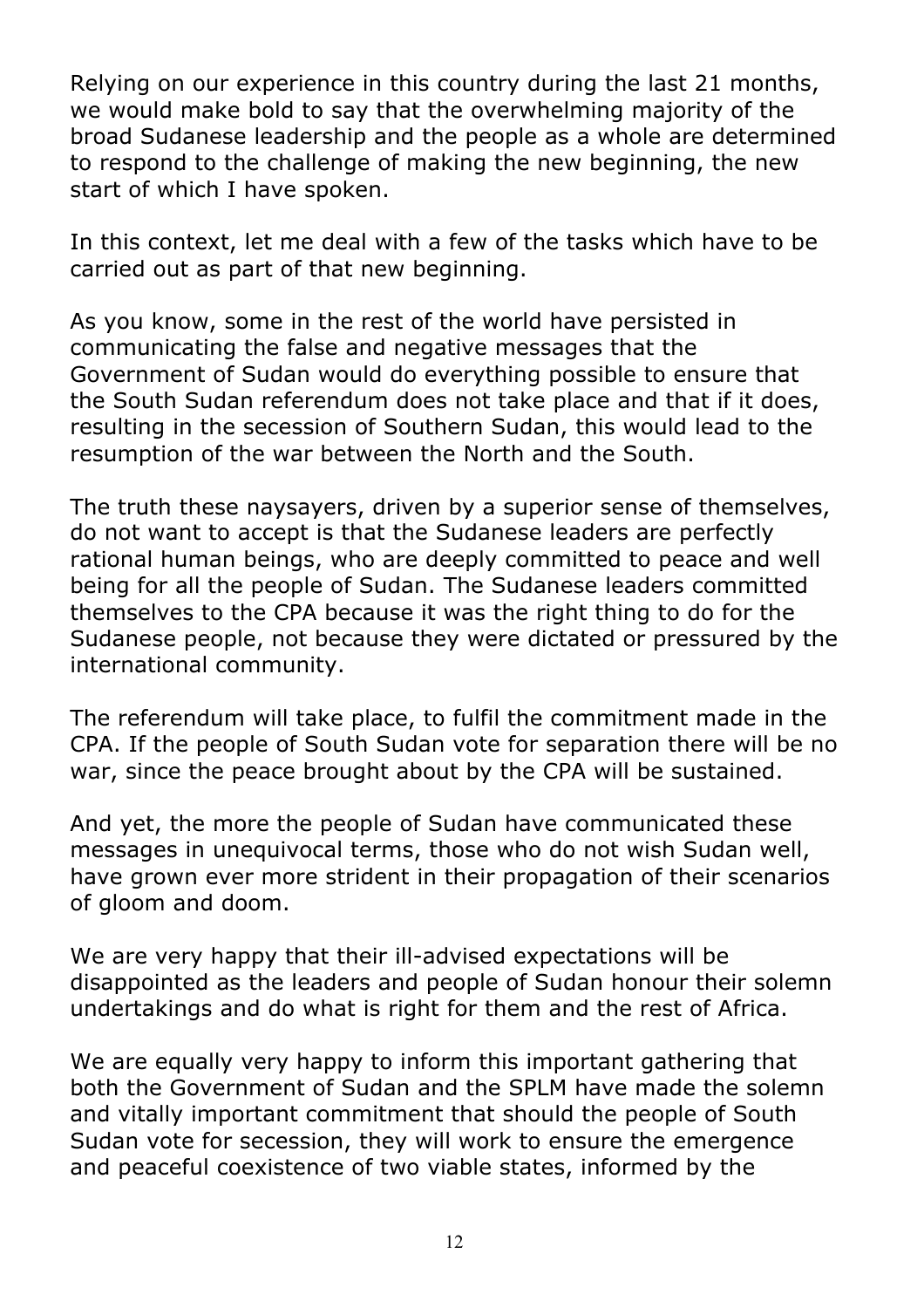objectives of renewed friendship and cooperation between the people of North and South Sudan.

Among other things, the concept of the construction of two viable states means that the two governments will work together to ensure that each of the states they lead will achieve such viability in all areas of human activity, including the economy, security and stability, national unity and territorial integrity.

It also means that the two governments will take all necessary measures to ensure that southerners resident in the North and northerners in the South are not adversely affected by the separation in terms of their socio-economic rights. Among other things this means that nobody will be rendered stateless.

Similarly, it means that the two states will maintain a 'soft border', to allow the people in both states to continue to interact with one another with no negative impact in terms of their economic and social relations and in terms of respect for the rights of the nomadic pastoralists.

At the same time, other outstanding commitments will be met, including the conduct of the Popular Consultations in Blue Nile and South Kordofan, the resolution of the issue of Abyei and the demarcation of the North-South border.

What all this means is that if Sudan becomes two states six months hence, on July  $9<sup>th</sup>$ , the necessary decisions will have been taken which will make it possible for Sudan to make the new start I have mentioned, which will be a new beginning informed by a shared determination to ensure that all the citizens of present day Sudan live a better life of equality, a shared peace, a shared friendship and a shared prosperity.

Even if the people of South Sudan vote for unity, this will also mean that Sudan will again be obliged to make a new beginning, basing itself on the objectives contained in the CPA, again to ensure that the people of Sudan enjoy a better life of equality, a shared peace, a shared friendship and a shared prosperity.

It is within this context that the work will continue finally to resolve the conflict in Darfur. In this regard we would like to express our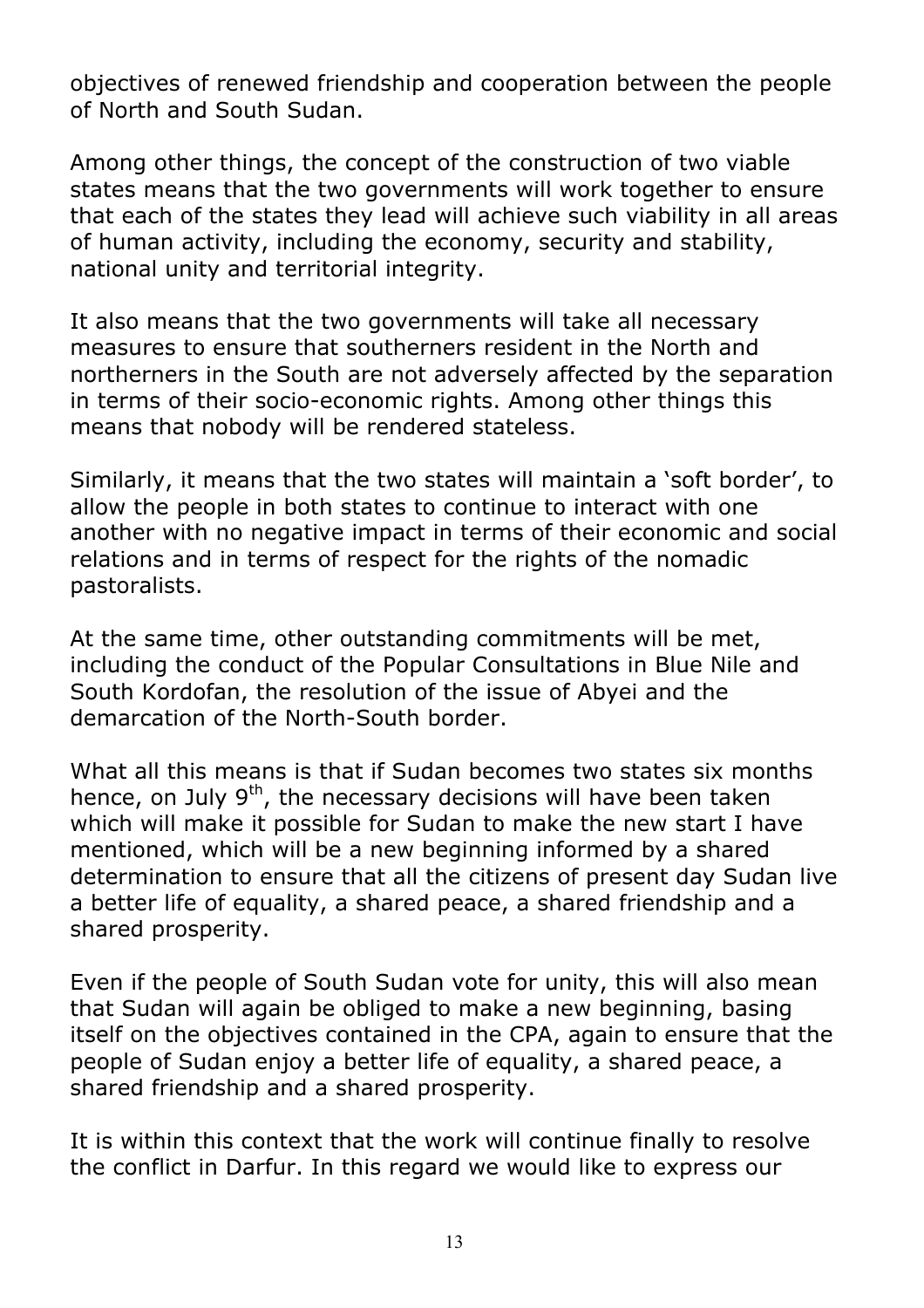appreciation for the enormous amount of work that has been done by the AU/UN Joint Chief Mediator for Darfur and the Government of the State of Qatar to facilitate the conclusion of a comprehensive peace and political agreement for Darfur through the Doha negotiations.

This agreement will require the support of the people of Darfur as a whole. Accordingly it has been agreed that the outcome of the Doha negotiations will, as soon as possible, be submitted to an inclusive process which will take place in Darfur, to give the people in this region the opportunity to help to determine their future within the Republic of Sudan.

We are happy that the Government of Sudan has agreed to all this, which would give effect to a decision taken by the African Union in October 2009, which was later endorsed by the United Nations.

Consistent with the new beginning we have mentioned, the agreement which will emerge through the inclusive Darfur process will address all the necessary issues, such as power and wealth sharing, compensation and development, justice and reconciliation, and the place of Darfur within the larger Sudanese polity.

Thus should this agreement lay the basis to end what in our October 2009 Report we described as the crisis of Sudan in Darfur.

We are hopeful that this outcome will be achieved well ahead of the end of the CPA interim period on July  $9<sup>th</sup>$ , and can see no reason why this objective cannot be realised.

We must also mention that we were greatly inspired by the resolve to honour the commitments contained in the Eastern Sudan Peace Agreement as represented by the highly successful pledging conference which was held recently in Kuwait and promises to provide considerable resources to develop Eastern Sudan to end its marginalisation.

We are convinced that regardless of the outcome of the South Sudan referendum, you, the Sudanese people face an exciting period which history has given you to make something new of this ancient African country.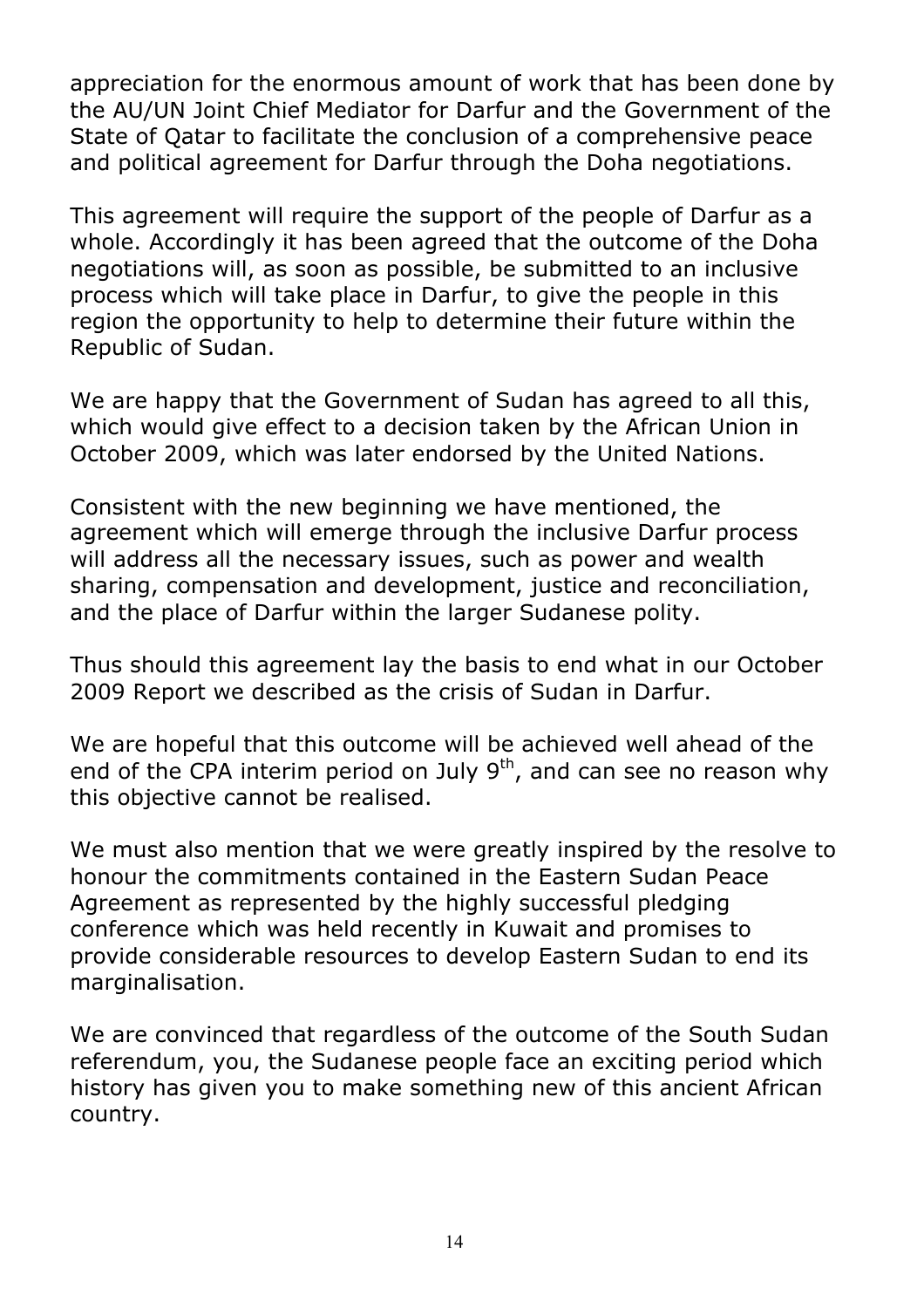I am very pleased that the University of Khartoum, an eminent African centre of learning, has given us the opportunity to speak to the youth of Sudan at this critical point in the history of this country.

There are a few things we would like you to know by the time you leave this Hall at the end of this interaction.

One of these is that current developments in your country, including the South Sudan referendum, present you with the challenge and opportunity to reconstruct Sudan so that it lives up to its historic obligations contained in its ancient history, its traditional role as a welcoming home for all Africans, and its eminent contribution to the struggle to maintain Africa's independence.

That challenge of reconstruction will fall particularly on your shoulders, because as the youth you represent the future of Sudan.

Secondly, we would like you to know that the future ahead of you is one of hope rather than despair. This country, in both its northern and southern parts, contains enormous agricultural and natural resources which can and must be exploited to provide the Sudanese people the better life which is their due.

It has the possibility relatively quickly to address some of its essential social and economic infrastructure needs, sufficient to accelerate its process of development.

In the context of the development challenge, we are happy to say that Sudan disposes of considerable human capital, the trained and qualified men and women, including yourselves, both here and outside the country, who must serve as the drivers of Sudan's socioeconomic development. Liberated at last from the curse of war and violent conflicts, there is absolutely no reason why Sudan, whether as one country or two, does not advance to take its place as one of the leading economic powers on our Continent.

Thirdly, Sudan, whether as one or two countries, will continue to serve as an African crossroads. Accordingly, willy-nilly, what happens in this part of Africa will continue to have an important impact on the rest of our Continent. The new beginning of which we have spoken means that this area of Africa has the continuing possibility to act as